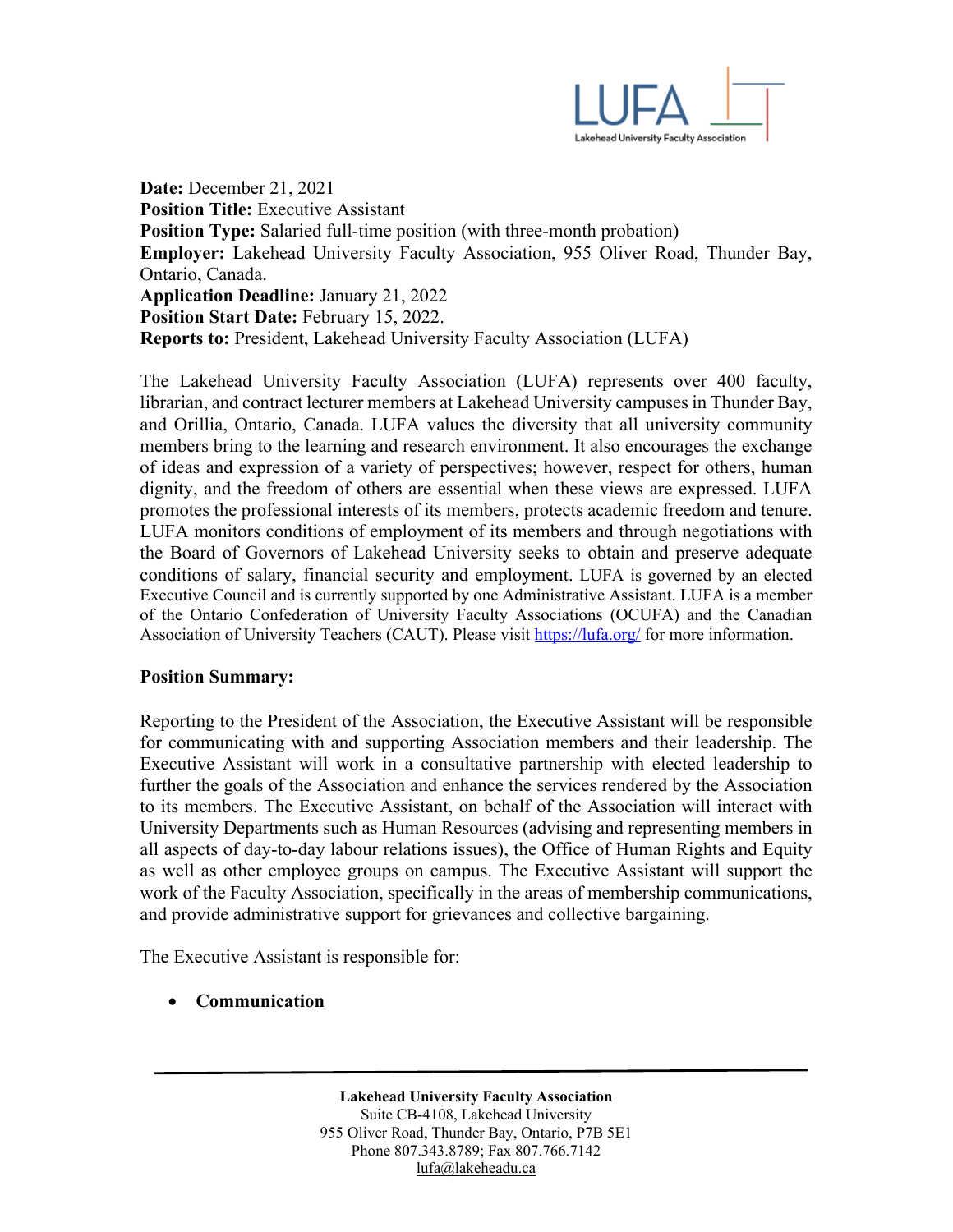

- i. Membership communications through email, newsletter and the LUFA website.
- ii. Assisting in organizing regular membership engagement sessions, taking notes in the Senate meetings, BoGs meetings, and meetings related to Bargaining, and
- iii. Developing communications material for dissemination to the membership.

# • **Grievance**

- i. Representing members in all aspects of day‐to‐day labour relations issues;
- ii. Interpreting the Collective Agreement, the Ontario Human Rights Code, the Accessibility for Ontarians with Disability Act, and other legislations and policies;
- iii. Participating in Grievance meetings along with a Grievance Officer and taking notes;
- iv. Supporting the Chief Grievance Officer on various issues related to Labour Relations, Human Rights, Academic Freedom etc.;

## • **Negotiation**

- i. Maintaining a record of Collective Agreement changes that result from Joint Committee for Administering Collective Agreement meetings, changes to University policies, changes to laws and regulations, and other pertinent sources, for the use of the Executive and Negotiating Team;
- ii. Monitoring compliance with the Collective Agreement in PTR and hiring process;
- iii. Assisting the Negotiating Team by doing preliminary research on topics of members' interest;
- iv. helping to draft/review the proposal during Bargaining;
- v. Developing communications for the membership after each Bargaining session and attend members' engagement sessions.

## **Qualifications**

The successful candidate will have a post-secondary degree with demonstrated success in providing administrative support for a member-driven union or professional association, and has:

i. Experience in labour relations in the post-secondary sector;